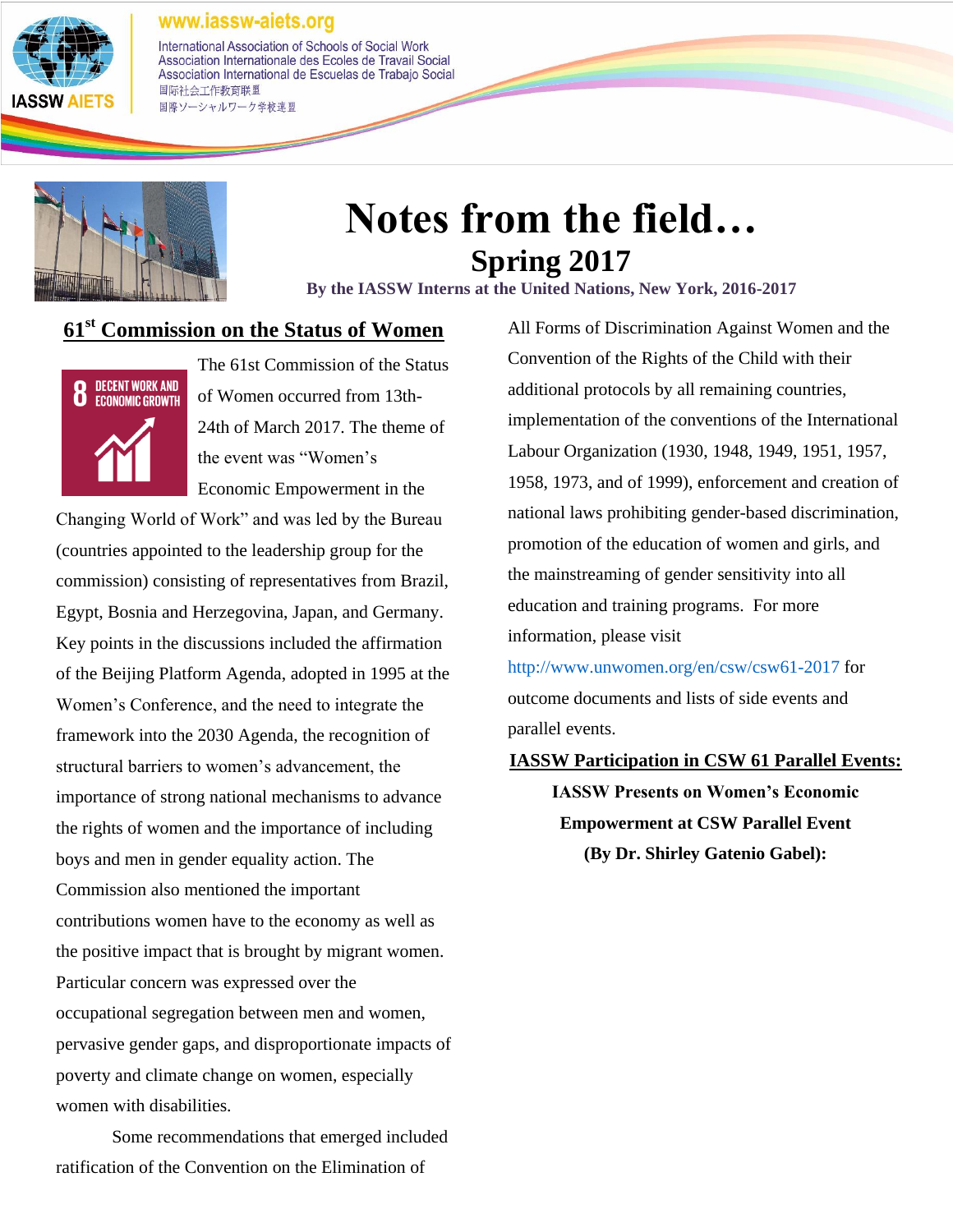

International Association of Schools of Social Work Association Internationale des Ecoles de Travail Social Association International de Escuelas de Trabajo Social 国际社会工作教育联盟 国際ソーシャルワーク学校連盟

UN Team members presented at a parallel event of the 61st UN Commission on the Status of Women (CSW) on behalf of IASSW. The title of the presentation

"Pitfalls of Today's Neoliberal Economy on Women's Economic



*Participants in the IASSW CSW Parallel Event with Presenter, Shirley Gatenio Gabel (back row, 3rd from right)*

The NGO Committee on Migration (CoM)'s Subcommittee on Xenophobia and Social Inclusion hosted a parallel event for the Commission on the Status of Women entitled "Countering

Xenophobia: The Social and Economic Contribution of Migrant Women". IASSW

Empowerment" drew a sizable crowd of women from Africa, China, Britain, Eastern Europe, South America, Canada and the United States. The women were attorneys, doctoral and university students, practitioners and academics. The presentation was based on the survey that Dr. Darja Zavirsek carried out on behalf of IASSW's Women's Interest Group (WIG) and was used to stimulate discussion of the women's experiences with neoliberalism ranging from dating experiences on college campuses, the workplace, to the fight for asylum. The women discussed interpretations and consequences of intersectionality using their own or well-known experiences in their country and possible actions to take to reverse neoliberal trends. Dr. Shirley Gatenio Gabel shared information about how to hold countries accountable using the Sustainable Development Goals at the United Nations including a timeline of advocacy opportunities.

**IASSW Participates in Subcommittee on Xenophobia and Inclusion Parallel Event:**

Intern Melanie Berzins served on the subcommittee throughout the academic year and was centrally involved in the planning and execution of the event. The uniquely structured event featured a diverse variety of media to convey the impact of xenophobia on the lives of refugees and migrants, including the generously-granted use of photos from th[e](http://iamamigrant.org/) [I am a](http://iamamigrant.org/)  [Migrant Campaign.](http://iamamigrant.org/) The event opened with introductory remarks by moderator and CoM Executive Committee member Eva Richter, followed by a collaborative reading by subcommittee members Saionara König-Reis, Iman Habib, Pamela Morgan and Melanie Berzins of the poem ["Home"](https://www.umcnic.org/wp-content/uploads/2015/06/Home-Poem-by-Warsan-Shire.pdf), by British-Somali poet Warsan Shire.

Marta Roig, Senior Social Affairs Officer for UN DESA, presented on the topic of leaving no one behind and the imperative of inclusive development, followed by Stefania Piffanelli, Deputy Director of UN

> Information Centre, who presented on th[e](https://together.un.org/) [UN](https://together.un.org/)  [TOGETHER Campaign,](https://together.un.org/) an umbrella initiative that

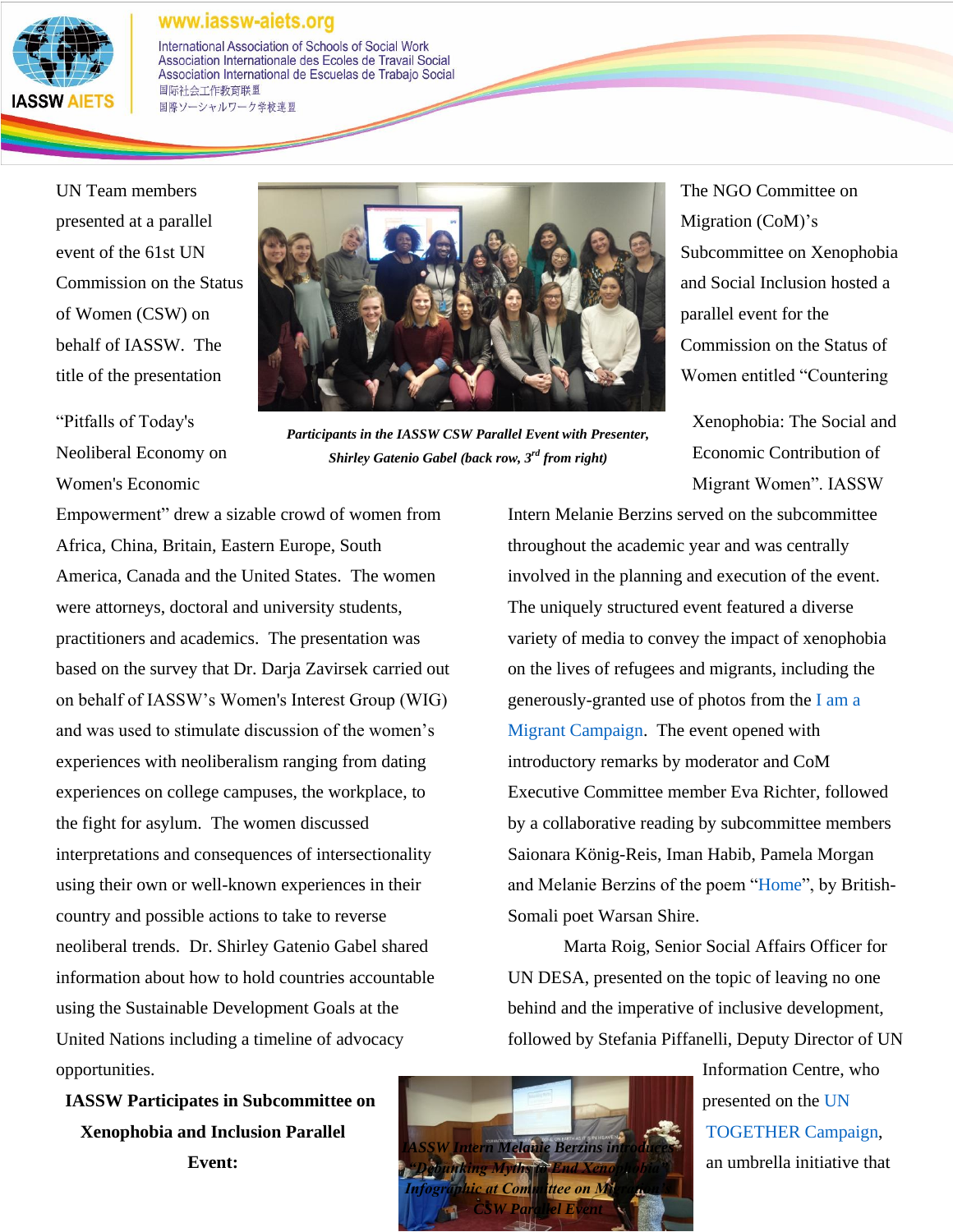

International Association of Schools of Social Work Association Internationale des Ecoles de Travail Social Association International de Escuelas de Trabajo Social 国际社会工作教育联盟 国際ソーシャルワーク学校連盟

aims to work in partnership with governments and civil society to combat xenophobia and promote solidarity with migrants and refugees around the world. These thought-provoking and informative presentations were followed by audience Q&A that highlighted both the hopes and fears of attendees regarding the fate of migrants and refugees in light of increasingly nationalistic and restrictive immigration policies and rising xenophobia-fueled violence against migrants and refugees.

Subcommittee members Saionara König-Reis, Iman Habib and Melanie Berzins followed with a presentation of the infographic "Debunking Myths to End Xenophobia", which presents myths that fuel

xenophobia toward migrants and refugees and contrasts them with evidence regarding the reality of these perceived risks and detriments. You can view the infographic on the [NGO Committee on](https://ngo-migration.org/task-force/campaign-against-xenophobia-and-for-social-integration/)  [Migration's Website.](https://ngo-migration.org/task-force/campaign-against-xenophobia-and-for-social-integration/)

The event



*Turkish-American immigrant Betel Bogrek interviewed by Pamela Morgan of the Subcommittee on Xenophobia and Social Inclusion during the CSW Parallel Event*

The event concluded with an interactive component for attendees to send messages of support to migrants and refugees. Click here for photos of the event:<https://goo.gl/photos/AawinJAHSbhJXAUy7>

### **Other CSW Parallel Event Summaries:**

In the section below, we highlight selected CSW sessions that are particularly relevant to social work and social work education. They illustrate the richness of the CSW meetings as a place to share innovative work from around the globe, to assess progress toward gender equality, and to identify priorities for continued efforts, especially on SDG5 on promotion of gender equality. We hope this sparks your interest and that

> some of you will consider coming to New York for future sessions of the Commission.

Melanie Berzins attended a CSW parallel event entitled "*Women's Economic Empowerment for Reducing Violence and Achieving the SDGs*", sponsored by Volunteer Service Overseas Nepal.

proceeded with an intimate interview conducted by Pamela Morgan with Betel Bogrek, a Muslim woman from Turkey who shared her experiences with xenophobia and the impact it has had on her life and her family's life regarding access to education, employment and other services. Bogrek also shared the kindness she has been met with by most Americans and the successes she had in getting her PhD and becoming a math teacher. Video of the interview can be viewed [here.](https://photos.google.com/share/AF1QipNNmU4YzStpyAbgUpdUeaHnCth1AYXdHcG3uddtsWbKfnoMFP1bWd2PgSbqQXxKow?key=TkdvUm15Z0pQZnN6eWVtaWEzbGljUWRMZTVjUm93)

Panelists expressed very disparate views about where things stand for women's safety, economic empowerment and overall equality in Nepal, highlighting both tremendous progress as well as stark needs. Panelists representing Nepalese government ministries emphasized progress, highlighting new legislation criminalizing domestic violence and sexual harassment; progress on policies connected to the implementation of CEDAW to eliminate discrimination and promote equal rights for women;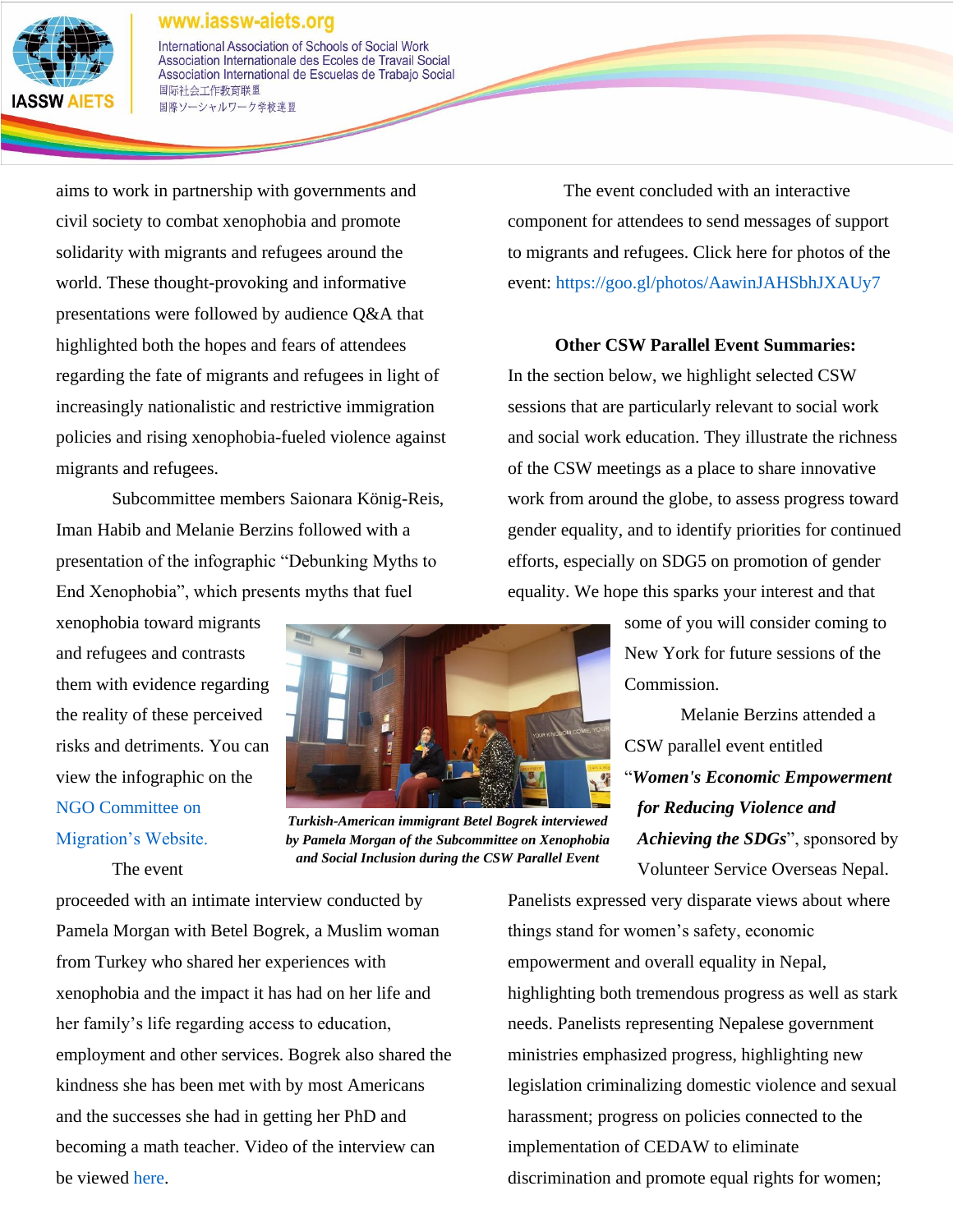

International Association of Schools of Social Work Association Internationale des Ecoles de Travail Social Association International de Escuelas de Trabajo Social 国际社会工作教育联盟 国際ソーシャルワーク学校連盟

and the increase in women's participation in parliament, which now stands at 29 percent. Other areas of progress mentioned included the appointment a gender focal person to every government ministry and the development of a National Women's Commission. Panelists representing civil society, including one who is a social worker, focused more on areas where improvements are needed to promote women's rights. These included the burden of women's domestic work and care responsibilities;

gender-differentiated citizenship laws; and a persistent lack of prosecution of domestic violence cases resulting from women's social role in Nepalese culture, in which the ideal of the "good woman" is considered subservient,

compliant, and self-sacrificing. The social worker panelist also noted that only 6% of Nepalese women are engaged in the formal labor market, and only 10% of women are paid for their work. The panelist emphasized the need to make the Nepalese government more aware of the economic benefit of women joining the formal labor market.

IASSW intern Chelsea Cornwell attended a parallel event entitled *"Changing Climate/ Changing Work"* on **Panelists speak at** *Women's Economic Empowerment for Reducing Violence and Achieving the SDGs***"** 

World Water Day. The event was sponsored by the US Human Rights Network and featured community leaders representing populations being harmed by water- related issues exacerbated by climate change. Speakers spoke eloquently on the subjects of Native American water

rights in northern California, the impact of hurricanes on African American industrial farming communities in North Carolina, sewage seepage in impoverished neighborhoods in rural Alabama, and desertificationreversal projects in Tunisia. The event was grounded in the perspective of indigenous women and organizers brought in elements of Native American spirituality to emphasize the marginalization of indigenous peoples around the globe. The entire event can be watched here[:https://www.ushrnetwork.org/events/changing-](https://www.ushrnetwork.org/events/changing-climatechanging-work-women-leaders-economic-empowerment-human-right-water)

> [climatechanging-work-women](https://www.ushrnetwork.org/events/changing-climatechanging-work-women-leaders-economic-empowerment-human-right-water)[leaders-economic](https://www.ushrnetwork.org/events/changing-climatechanging-work-women-leaders-economic-empowerment-human-right-water)[empowerment-human-right](https://www.ushrnetwork.org/events/changing-climatechanging-work-women-leaders-economic-empowerment-human-right-water)[water](https://www.ushrnetwork.org/events/changing-climatechanging-work-women-leaders-economic-empowerment-human-right-water)

Melanie Berzins attended another parallel event entitled "**Systemic** 

**Intersectionality: Structural Collaboration to End Violence Against Women**", sponsored by Australian Women Against Violence Alliance. Aboriginal community educators presented on grassroots programming they were implementing in Australia to dialogue, educate, improve access, and build support networks for aboriginal women experiencing domestic violence. The community educators described local

> program successes, including trainings for football teams and police forces, dialogues to build trust between aboriginal

communities and white communities, particularly with police, with sensitivity to the historical context in which child protective service workers used to forcibly remove lighter-skinned aboriginal children from their



**CSW Parallel Event**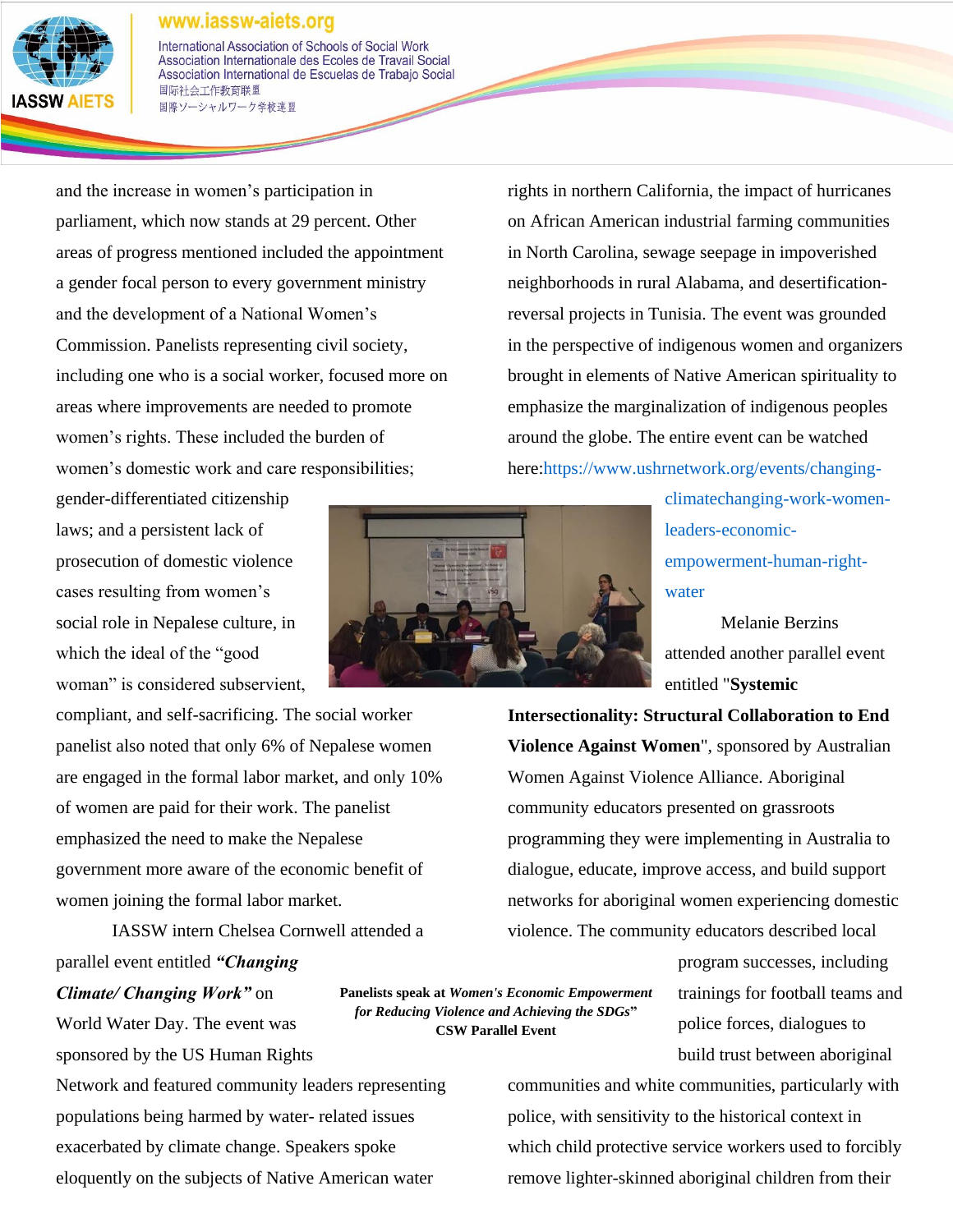

International Association of Schools of Social Work Association Internationale des Ecoles de Travail Social Association International de Escuelas de Trabajo Social 国际社会工作教育联盟 国際ソーシャルワーク学校連盟

homes to be raised with white families. They discussed awareness campaigns aimed at reducing intersectional barriers to access, including combating the perception among some aboriginal women that existing domestic violence services were "not for them" - for example, aboriginal women in one workshop confided that they did not think they could actually call the domestic violence hotline number they were given, as they believed it was "only for white women". The presenters emphasized the importance of not speaking for aboriginal women or making assumptions about their needs, and instead listening to their perspectives and their solutions.

Melanie Berzins attended an event called "**Power of Girls: Poverty Ends with Us - Our** 

**Agenda**" sponsored by The Grail. The event consisted of a panel of girls and young women sharing stories of their engagement in various projects on girl empowerment in their countries, including Mozambique, Uganda, Mexico, South Africa and Portugal. Girls shared about projects aimed at

empowering girls in their countries to pursue STEM careers and positions of leadership. Two of the young women panelists were social work students from Portugal. They were working with a project called Girl Effect which invests in research, technology,



working on the SDGs, and the degree to *Girl panelists speak at "Power of Girls: Poverty Ends with Us - Our Agenda" CSW Parallel Event*

and branding to build platforms for girls across the globe to exchange ideas and resources that promote girls' rights. Other girl panelists shared their work on clean water projects in South Africa; girl empowerment and SDG action plan workshops in Mexico; and increasing girls' economic empowerment in Uganda through a program in which girls create art and sell their creations to pay for school fees. Several girl panelists called on their governments to invest in girls, stem gender-based violence and address poverty that marginalizes girls by preventing them from being able to attend school.

# **Grassroots Survey:**

### **SDG Awareness and Engagement**

The Grassroots Task Force of the NGO Committee for Social Development has produced and disseminated a survey to elicit feedback from grassroots organizations in 44 countries slated to submit Voluntary National Reviews on their progress on particular SDGs. These countries will be submitting reports at the High Level Political Forum this summer on their countries' progress on Goal 1 (No Poverty), 2 (Zero Hunger) , 3 (Good Health and Wellbeing), 5 (Gender Equality), 9

> (Industry, Innovation and Infrastructure), 14 (Life Below Water), and 17 (Partnerships for the Goals). The goal of the survey is to determine the degree to which grassroots organizations in these countries

are aware of the SDGs, engaged in

which their respective governments are raising awareness and partnering with civil society to achieve the SDGs. The 2030 plan calls for governments to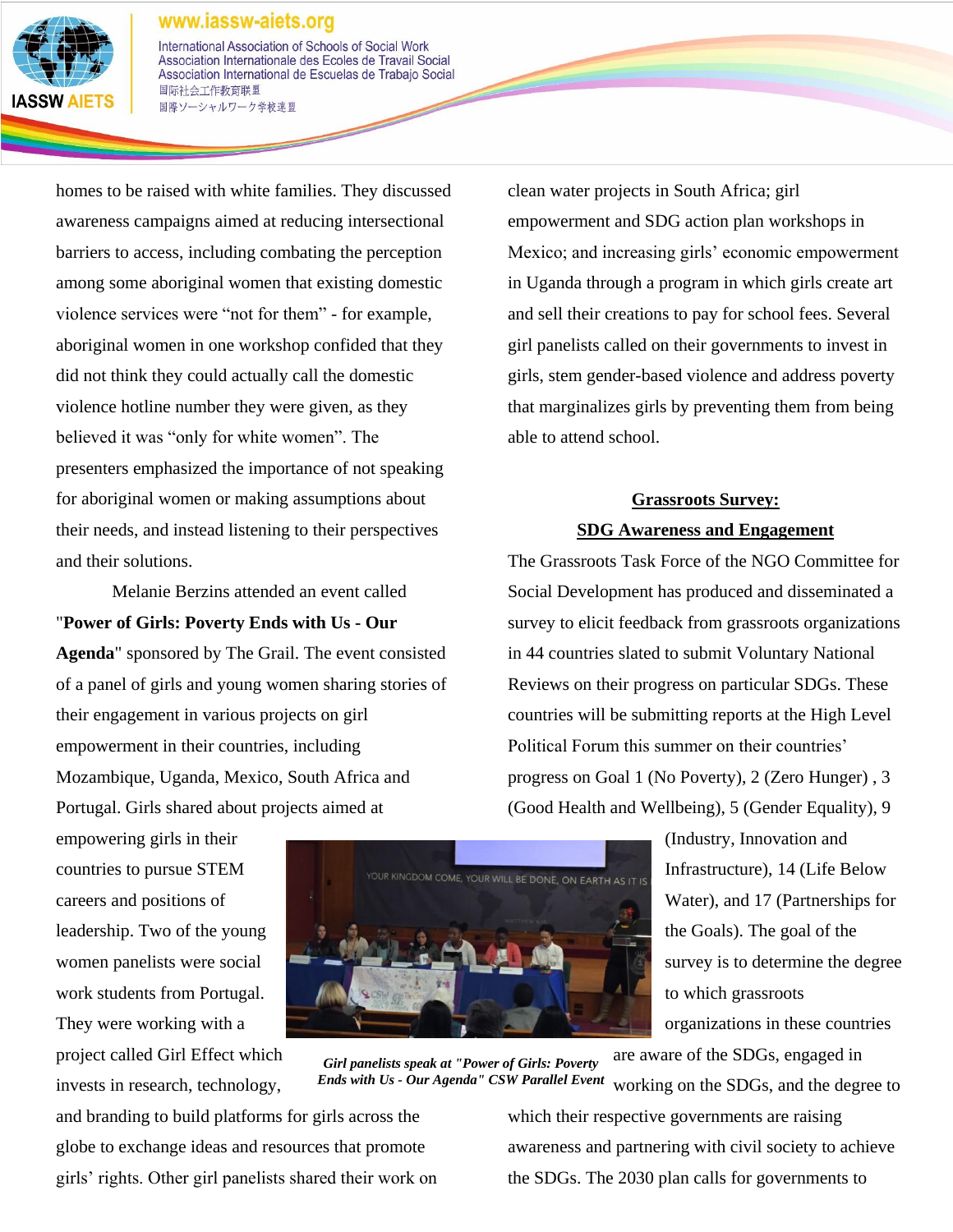

International Association of Schools of Social Work Association Internationale des Ecoles de Travail Social Association International de Escuelas de Trabajo Social 国际社会工作教育联盟 国際ソーシャルワーク学校連盟

conduct "inclusive reviews" of their progress. There should be outreach to civil society organizations, including social work organizations. We hope you will be monitoring what is happening in your country.

The survey has been translated into 5 languages - English, Spanish, Portuguese, French, and Arabic - based on predominant languages spoken in the countries reporting, as well as available translation resources. It has been made accessible online as well

as in paper form to increase accessibility for grassroots organizations with limited technological resources/internet access. The Grassroots Task Force plans to present the results of the survey in a side event to coincide with the High Level Political Forum in July, 2017.



*IASSW representative Shirley Gatenio Gabel, IFSW representative Robin Mama, and speaker Terri Klemm begin the session at UN Headquarters*

of Information and Outreach in the Office of Disarmament Affairs at the United Nations; Terri Klemm, Associate Professor and BSW Program Director, Centenary University; Elizabeth Gustafson MSW Student from the University of Connecticut, Roberto Borrero, NGO Committee on the Rights of Indigenous People, and IASSW President, Annamaria Campanini, who provided concluding remarks. IASSW Representative Shirley Gatenio Gabel served

> as the IASSW co-chair of the event planning group with Robin Mama of the IFSW. Carol Cohen and Martha Bragin also served as IASSW representatives to the planning committee.

Speakers educated nearly 400 attendees on the environmental impact that armed

The survey was distributed to all members of IASSW and we are hopeful that many of you will complete and return the survey.

### **Social Work Day at the UN**

On April 17th, the 34th annual Social Work Day at the UN Headquarters took place, followed by a Social Work Student Forum. The event is planned and sponsored by members of the IASSW and the International Federation of Social Workers (IFSW). This year's theme was "Promoting Community and Environmental Stability" and speakers included: His Excellency the Honorable Ambassador Masud Bin Momen, Permanent Representative of the Mission of Bangladesh to the United Nations; John Ennis, Chief

conflict and fracking have on small, large, and global communities. Speakers also touched on their experiences with and the importance of environmental activism. Additionally, attendees gained a more indepth understanding of the complexities surrounding indigenous people's rights and their relationship to the 2030 Agenda of the United Nations. If you were unable to attend the event, it was video recorded by the UN. You can watch the session here:

[http://webtv.un.org/search/34th-annual-social-work](http://webtv.un.org/search/34th-annual-social-work-day-at-the-united-nations/5400996547001?term=social%20work%20day)[day-at-the-united-](http://webtv.un.org/search/34th-annual-social-work-day-at-the-united-nations/5400996547001?term=social%20work%20day)

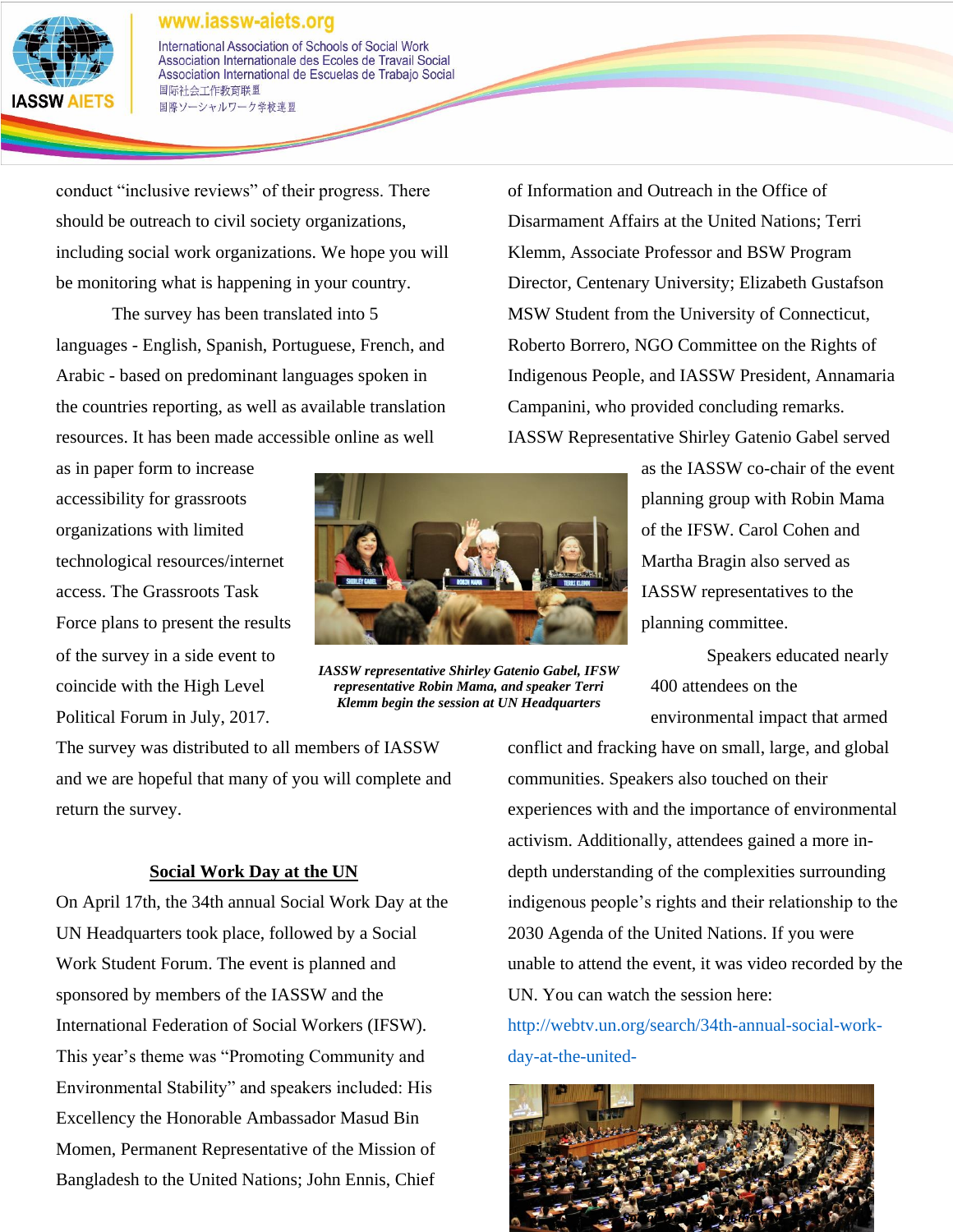

International Association of Schools of Social Work Association Internationale des Ecoles de Travail Social Association International de Escuelas de Trabajo Social 国际社会工作教育联盟 国際ソーシャルワーク学校連盟

### [nations/5400996547001?term=social%20work%20day](http://webtv.un.org/search/34th-annual-social-work-day-at-the-united-nations/5400996547001?term=social%20work%20day)

The Student Forum's theme was "World Water Rights: Promoting Environmental Justice in a Globalized World". The Forum was spearheaded by IASSW intern Chelsea Cornwell and IFSW intern Juli Juabsamai and was attended by over 100 social work students. Speakers included IASSW UN Representative Dr. Lynne Healy, Dr. Dheeshana Jayasundara, from the University of North Dakota, and Dr. Juan Chebly, Lead Advisor in the UN Environmental Program, and Emma Langsner, MSW Student at Fordham University. Dr. Michael Cronin, IFSW Representative and Associate Professor at Monmouth University moderated the panel discussion. Speakers discussed the Standing Rock, Water Protectors issues in the United States in depth, looking at the history and context leading up to the movement as well as the water shortage crisis throughout the world. The event was summed up by examining how and why social workers need to take action regarding these issues to complement and inform our work.

The student event was also recorded via Facebook Live and can be found on the Social Work Day at the UN facebook page here:

[https://www.facebook.com/SWDayUN/?ref=aymt\\_ho](https://www.facebook.com/SWDayUN/?ref=aymt_homepage_panel) [mepage\\_panel.](https://www.facebook.com/SWDayUN/?ref=aymt_homepage_panel) Be sure to also follow the event on Twitter @SWDayUN for updates when the planning starts up again in the fall.

## **Sustainability Highlighted in World Social Work Day Geneva**

"Social Work and Sustainability" was the theme of the 2017 World Social Work Day conference held March 21 & 22 at the Palais des Nations, United Nations Office at Geneva, Switzerland. This now annual event is organized by the IASSW and the IFSW in collaboration with United Nations agencies and with the University of Applied Sciences and Arts Western Switzerland – Social Work, Geneva (HETS). This year, UNRISD (UN Research Institute for Social Development) was an active partner in an event that also featured participation by experts from the International Labour Organization, UNAIDS, UN High Commission for Refugees, and the UN High Commission on Human rights. An opening roundtable of these experts and Paul Ladd, Director of UNRISD was moderated by Klaus Kuhne, IFSW's Main representative to the UN in Geneva.

The themes of environment and sustainability permeate the UN's 2030 Agenda and its Sustainable Development Goals. They are also one of 4 main themes of the Global Agenda for Social Work and Social Development, creating a perfect fit for this year's program. Speakers challenged the audience to consider the following: What can social work contribute and which competences are needed to implement the UN Sustainable Development Goals (SDGs)? Lena Dominelli (Durham University, UK and former IASSW President), a renowned expert on environment and social work, gave the keynote address at the conference: "Green social work, environmental justice and the global agenda." In her work, Dominelli emphasizes the human impact of climate change and environmental disasters and the